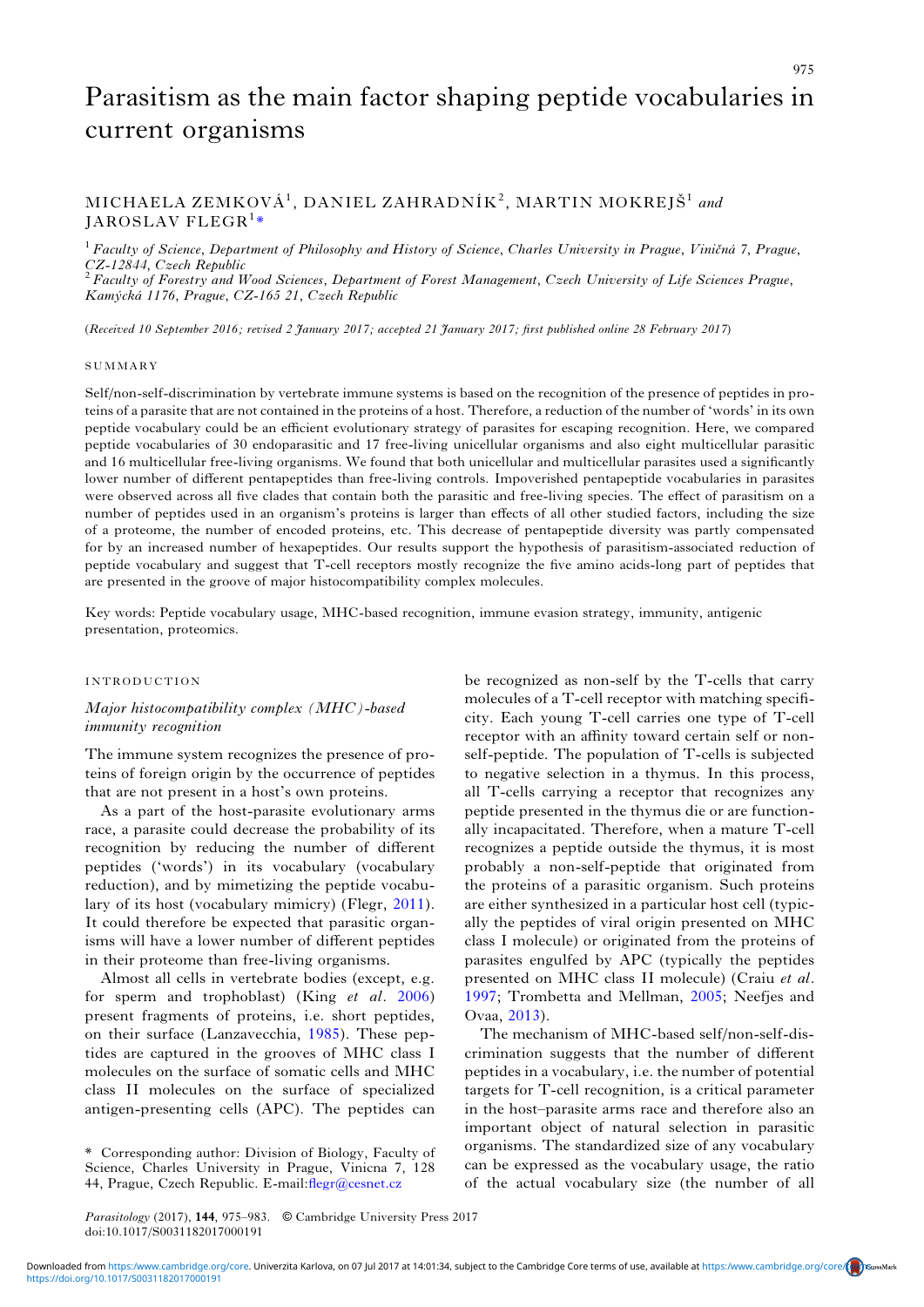different words) to the maximal combinatorially possible vocabulary size (Popov et al. [1996;](#page-8-0) Orlov and Potapov, [2004\)](#page-7-0).

Here we searched for indices of reduced peptide vocabulary in parasites by comparing the vocabulary usage of proteomes of 38 endoparasites (eight multicellular parasitic helminths, 30 unicellular protozoan parasites) with 33 free-living eukaryotic organisms.

### METHODS

#### **Organisms**

Predicted proteomes – whole sets of proteins of given organisms – were obtained from the NCBI GenBank database and from the Sanger Institute. To provide sufficient length for a peptide vocabulary usage assay, only the organisms with proteome larger than 1 MB (size of a briefly annotated FASTA formatted file) were included in the study. The complete list of species is available in Supplementary Table S1 (Adl et al. [2012;](#page-7-0) Diamond and Clark, [1993](#page-7-0); Elliott, [1973;](#page-7-0) Hamzah et al. [2006](#page-7-0); Tyler and Engman, [2001\)](#page-8-0).

This study was strongly limited by the availability of proteomes of sufficient size. Some desirable proteomes are not presently available or they are too short to be included in the analysis. Also, we tried to include only those species that are unambiguously parasitic or free-living. Similar problem with the classification of organisms arises with uncertainties concerning the cellularity of organisms. We classified colonial Volvox carteri or cellular slime moulds forming Dictyostelium discoideum and Polysphondylium pallidum as unicellular. We did not include prokaryotic organisms in this study due to their completely different status in evolution and different genomic structure as compared with eukaryotes. We also excluded fungi species because most of them have either short proteomes or are difficult to classify according to our criteria of parasitism (such as potato late blight Phytophthora infestans and other plant pathogens, and entomopathogenic ectoparasites such as genus Metarhyzium).

#### Data filtration and standardization

Groups of proteins of common origin differing from each other in only a limited number of amino acids (paralogues) are present in all eukaryotic proteomes. Only one representative of such protein family was retained and all others were excluded from analysed proteome to avoid an artificial decrease of vocabulary size in homologs and paralogues-rich proteomes during our data sampling step, see below. Similarly, comments, annotations, and special characters occurring in sequences (coding unknown amino acids, gaps, etc.) were filtered out during the loading procedure. Although they occur only

rarely in the proteomes, they would cause a pronounced artificial inflation of alphabet size – the parameter that has a substantial effect on the size of vocabulary usage.

To perform a particular proteome filtration, proteins were read one by one from the input text file. Our computer program randomly selected  $k$  peptides of length  $n$  from each input protein and compared these peptides with all previously read proteins. If at least one matching peptide was found, then the protein was considered as a homolog or paralogue of a previously read protein and was excluded from the filtrated proteome. The default length of compared peptides  $(n)$  was set to 16 and the number of selected samples per protein (k) was set to 5 for most organisms. Organisms with many homologues and paralogues, such as plants, required a higher  $k - \text{up}$  to 20; otherwise the filtration was not strict enough. It was possible to directly verify the correct parameter settings by visual inspection of the graphical representation of vocabulary usage, as the vocabulary usage of 16-peptides (or longer k-mers as explained above) approached 1 in non-redundant (sufficiently filtrated) proteomes.

#### Data analysis

Theoretical background. Methods based on counting oligomers in nucleotide or amino acid sequences are known as 'linguistic-like' (Bolshoy, [2003](#page-7-0)). Linguistic-like tools are built on classical Shannon's technique of  $n$ -gram text decomposition, where  $n$ -gram is a word of length  $n$ . Main inputs are the length of sequence, the size of the alphabet and the length of n-grams (oligomers) (Volkovich et al.  $2005$ ). The sequence is split into the list of *n*-grams (words) of given length (called vocabulary). This method was first used by Beckmann et al. [\(1986](#page-7-0)) for searching for species-specific 'genomic signatures'. Gatherer [\(2007](#page-7-0)) improved this method and demonstrated the existence of such peptide vocabulary signatures. Using linguistic techniques, Pietrokovski and Trifonov ([1992\)](#page-8-0) identified presence of sequences of foreign origin in the yeast mito-chondrial genome. Motomura et al. ([2012](#page-7-0)) used analogy between zipf's-like distribution of words in English and that of short oligopeptides in proteins. They detected a fraction of frequently used sequences and suggested possible functional importance of certain 'short constituents amino acid sequences' (SCSs). Interestingly, these SCSs are tetra, penta and hexamers, which are oligomers of the same lengths, as we found in our study to be important for MHC recognition, see below. There are attempts to show further analogies between human texts and genetic sequences (Popov et al. [1996;](#page-8-0) Gimona, [2006](#page-7-0); Eroglu, [2014;](#page-7-0) Zemkova et al. [2014\)](#page-8-0), since both kinds of 'texts' are built from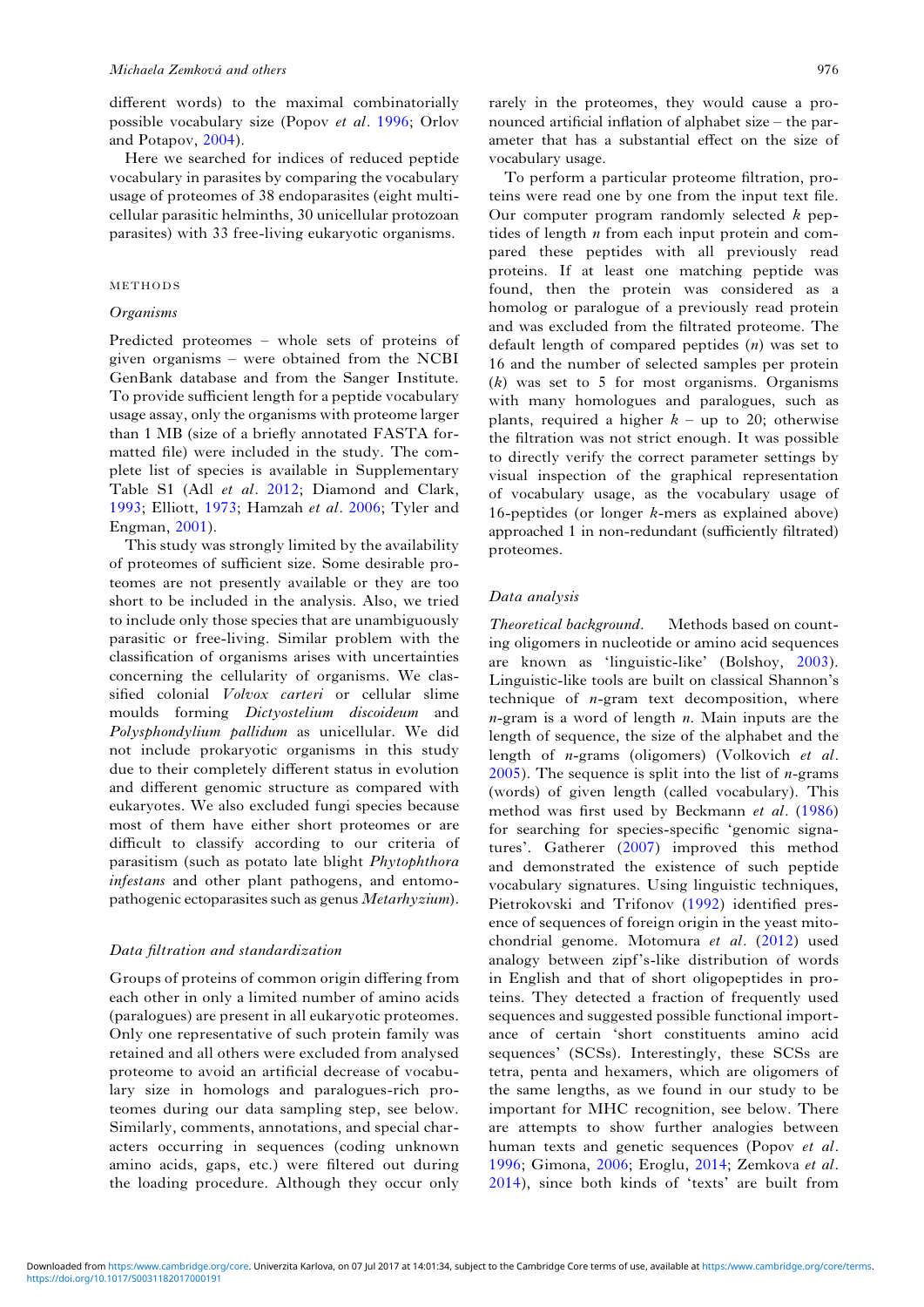discrete units from defined alphabets. The linguistic methods are often used to study a complexity, e.g. the richness (the diversity) of the vocabulary of particular genomic sequences. Some of such algorithms, for example the Wooton–Federhen index, are implemented and widely used bioinformatics tools, e.g. in BLAST (Wootton and Federhen, [1993](#page-8-0); Sharon et al. [2005](#page-8-0)).

Data analysis. Since the peptides are trimmed randomly without any relation to the peptide function, we used concept of simple vocabulary usage (as defined further below in equation (1)) to measure the diversity of oligopeptides of particular organisms of length  $n$  ranging from 4 to 12 among the random samples of  $1000000$  *n*-length peptides from each proteome. Thus the final size of compared proteomes was the same. The upper bound (12 amino acids) reflects the usual length of trimmed peptides that are loaded to MHC molecules (Trombetta and Mellman, [2005\)](#page-8-0).

The vocabulary usage  $U_n$  of a given organisms is defined as the ratio of the actual  $U_{n,a}$  vocabulary size (the number of different peptides) to the maximal combinatorially possible vocabulary size  $U_{n,\text{max}}$  for peptide length n.

$$
U_n = U_{n,a}/U_{n,\text{max}},\tag{1}
$$

The theoretical number of combinatorially possible peptides of length  $n$  ( $U_{n,\text{max}}$ ) was computed as follows:

$$
U_{n,\max} = \min(1\,000\,000, s^n) \tag{2}
$$

where  $n$  is the peptide length, and  $s$  is the alphabet size, i.e. 20 for amino acid alphabet.

Computation was done first for data without filtration (containing paralogues) and then for filtered data.

Principal component analysis (PCA) from a covariance matrix (unrotated) (Rencher, [2002](#page-8-0)) was used to reduce the number of nine dependent variables (vocabulary usage indexes for length of words from 4 to 12 amino acids) to four independent principal components (PCs) – each explaining more than 1% of variability. Correlations of these factors with focal binary variables were computed with analysis of covariance (ANCOVAs) (type III. sum of squares). Four proteome characteristics (length of proteome before filtration, length of filtered proteome, number of proteins – unfiltered and number of proteins – filtered) were included in the models as covariates. Because of the nested character of data (e.g., no parasitic autotroph exists in our dataset), we could not include all focal variables and all organisms into one complex model. Instead, we first computed a basic model containing only confounding variables and then subtracted the

amount of variance in vocabulary usage explained by this model from the amount of variance explained by models containing the confounding variables and one focal binary variable: namely parasitism, unicellular parasitism, multicellular parasitism, multicellularity and heterotrophy, respectively. Exact variant of binomial sign test for dependent samples (Sheskin, [2003](#page-8-0)) was used to search for the overrepresentation of clades in which the parasitic species had impoverished peptide vocabulary in comparison with the free living species. For all statistical computations, standard Base-package of R software was used.

Code availability Our software: 'Complexity G' is available at figshare [https:/](https://figshare.com/articles/Raw_proteomic_data_for_analysis_of_peptide_vocabulary_usage/3491057)/fi[gshare.com/articles/](https://figshare.com/articles/Raw_proteomic_data_for_analysis_of_peptide_vocabulary_usage/3491057) [Raw\\_proteomic\\_data\\_for\\_analysis\\_of\\_peptide\\_voc](https://figshare.com/articles/Raw_proteomic_data_for_analysis_of_peptide_vocabulary_usage/3491057)[abulary\\_usage/3491057](https://figshare.com/articles/Raw_proteomic_data_for_analysis_of_peptide_vocabulary_usage/3491057)

## RESULTS

Vocabulary usages for peptides of lengths from 4 to 12 amino acids  $(U_4-U_{12})$  were computed for 71 proteomes of different organisms (see Supplementary Table S1). Individual values of  $U_4-U_{12}$  of all proteomes are listed in the Supplementary Table S2. As nine variables  $U_n$  were highly correlated, we used the method of PCA to reduce the number of variables and to obtain independent composite variables – the PCs. The first four PC had eigenvalues higher than 1 and explained 99·9% of the variability in vocabulary usage [\(Fig. 1](#page-3-0)). The first two principal components (PC1 and PC2) were loaded mostly by pentapeptide and hexapeptide vocabularies ( $U_5$  and  $U_6$ ). PC1 was negatively loaded by pentapeptides and positively by hexapepeptides, while PC2 was negatively loaded by all types of peptides, except tetrapeptides. PC3 was positively loaded by hexapeptides and negatively by tetrapetides, and peptides longer than seven amino acids  $(U_7-U_{12})$ . PC4 was positively loaded primarily by tetrapetides, and also partly by hexapeptides.

Vocabulary usage can be influenced by parasitism and also by various non-ecological factors, such as the complexity of an organism, genome redundancy, etc. Therefore, we used simple multivariate ANCOVAs to find out which parts of interspecies variability in vocabulary usage (independent variables PC1–PC4) could be explained by four factors that reflect the size and redundancy of proteomes (size of proteome, size of non-redundant part of proteome, number of proteins in whole proteome, and number of proteins in non-redundant part of proteome), and which parts could be explained by parasitism or other binary factors. Because of the nested character of the data, a separate multivariate analysis was performed for each binary variable of interest, namely for parasitism (parasites vs freeliving organisms), unicellular parasitism (unicellular parasites vs unicellular free-living organisms),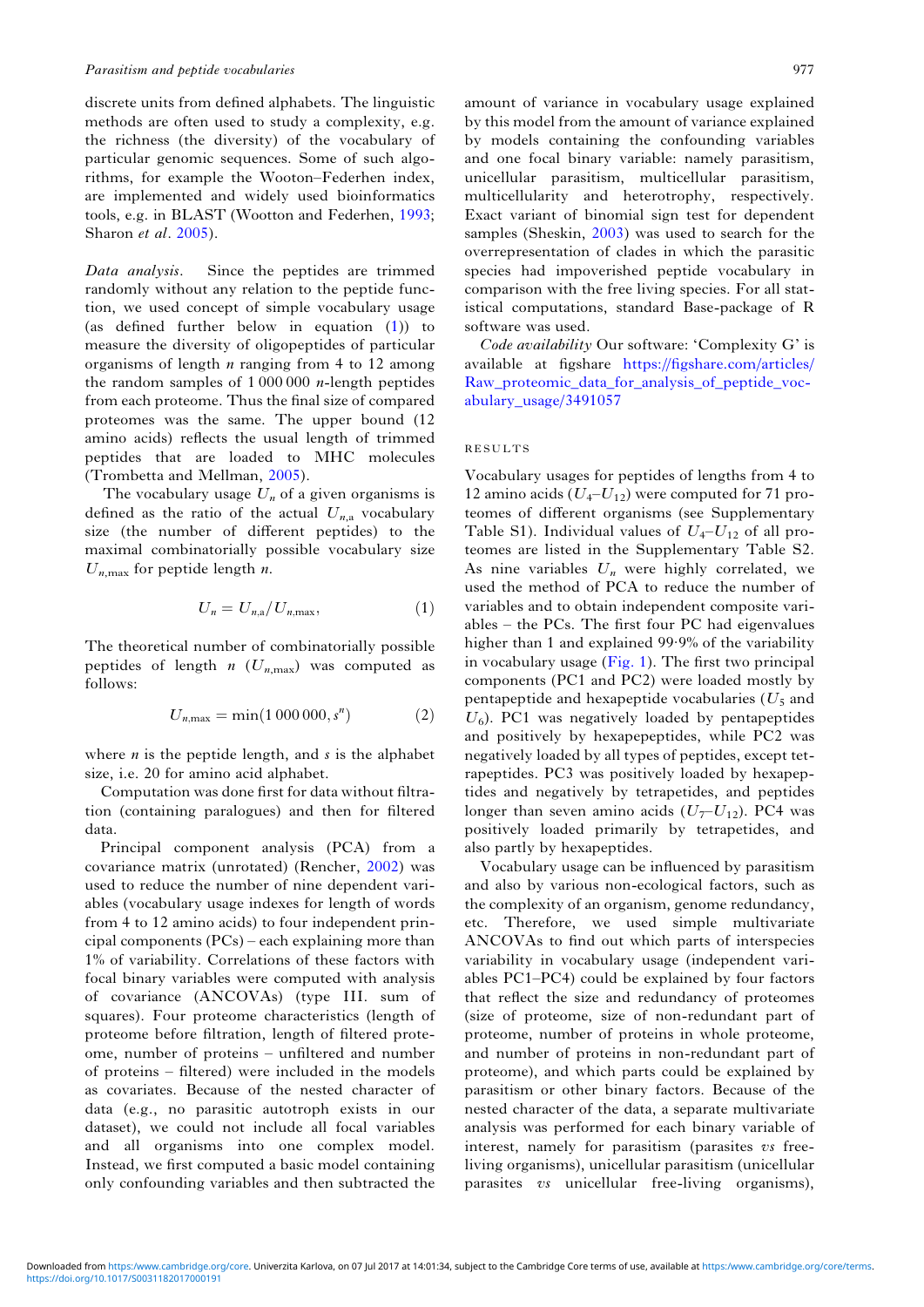<span id="page-3-0"></span>

Fig. 1. Four principal components explain 99·9% of interspecies variability in peptide vocabulary usage. The figure shows particular factor loadings and corresponding percentages of explained interspecies variability in vocabulary usage. Column labels 4–12 indicate the length of the peptides, which load the particular principle component.

multicellular parasitism (multicellular parasites vs multicellular free-living organisms), multicellularity (unicellular vs multicellular organisms), endoparasitism (extracellular parasites vs intracellular parasites) and heterotrophy (heterotrophs vs autotrophs); see [Tables 1](#page-4-0) and [2](#page-5-0).

The strongest and the most significant effect observed in our data was a positive effect of parasitism on the PC1, i.e. on the variable explaining the largest part of interspecies variability in the vocabulary usage. Parasites had relatively impoverished pentapeptides and tetrapeptides, and relatively enriched hexapeptide vocabularies. Parasitism explained nearly 6·5% of this variability, while, for example, all four variables describing size and redundancy of proteome together explained less than 4% of this variability (Supplementary Table S3). The main factor influencing PC2 was the unicellularity/multicellularity of organisms. Unicellular organisms had relatively impoverished vocabularies (especially the pentapeptides and hexapeptides vocabularies), except the tetrapeptides vocabulary. PC3 was negatively influenced by parasitism; the parasites had relatively impoverished pentapeptides and hexapeptides vocabularies and enriched all other vocabularies. Extracellular parasites (both unicellular and multicellular) had generally higher values of PC4, i.e. they had relatively enriched tetrapeptide and hexapeptide vocabularies and relatively impoverished other vocabularies (in

comparison with intracellular parasites, not with free living organisms). The contribution of particular effects to each PC is summarized in [Table 1](#page-4-0).

The distribution of parasitic and free-living organisms within the two-dimensional (2D) space as defined by two PCs correlated with parasitism (PC1 and PC3) is shown in the [Fig. 2.](#page-5-0) Parasitic organisms are clustered on the right side of the graph. Multicellular free-living and parasitic organisms are shifted left-down in comparison with unicellular free-living and parasitic organisms. The 2D space defined by PC1 (correlated with parasitism) and PC2 (correlated with multicellularity) is shown in Supplementary Fig. S4 and the 2D space defined by PC1 (correlated with parasitism) and PC4 (correlated with intracellularity) is shown in Supplementary Fig. S5.

Because of the existence of a phylogenetic relation between the analysed organisms, the results of our statistical analysis could be influenced by the effect of pseudoreplications. To eliminate this effect, we used an exact variant of binomial sign test for dependent samples (Sheskin, [2003](#page-8-0)) to search for the overrepresentation of clades in which the parasitic species had impoverished peptide vocabulary in comparison with the free-living species. Only five clades contained both parasitic and free-living organisms (Kinetoplastids, Ciliates, Nematodes, Opisthokonts and SAR). Within all five pairs, the mean value of PC1 was higher for the parasitic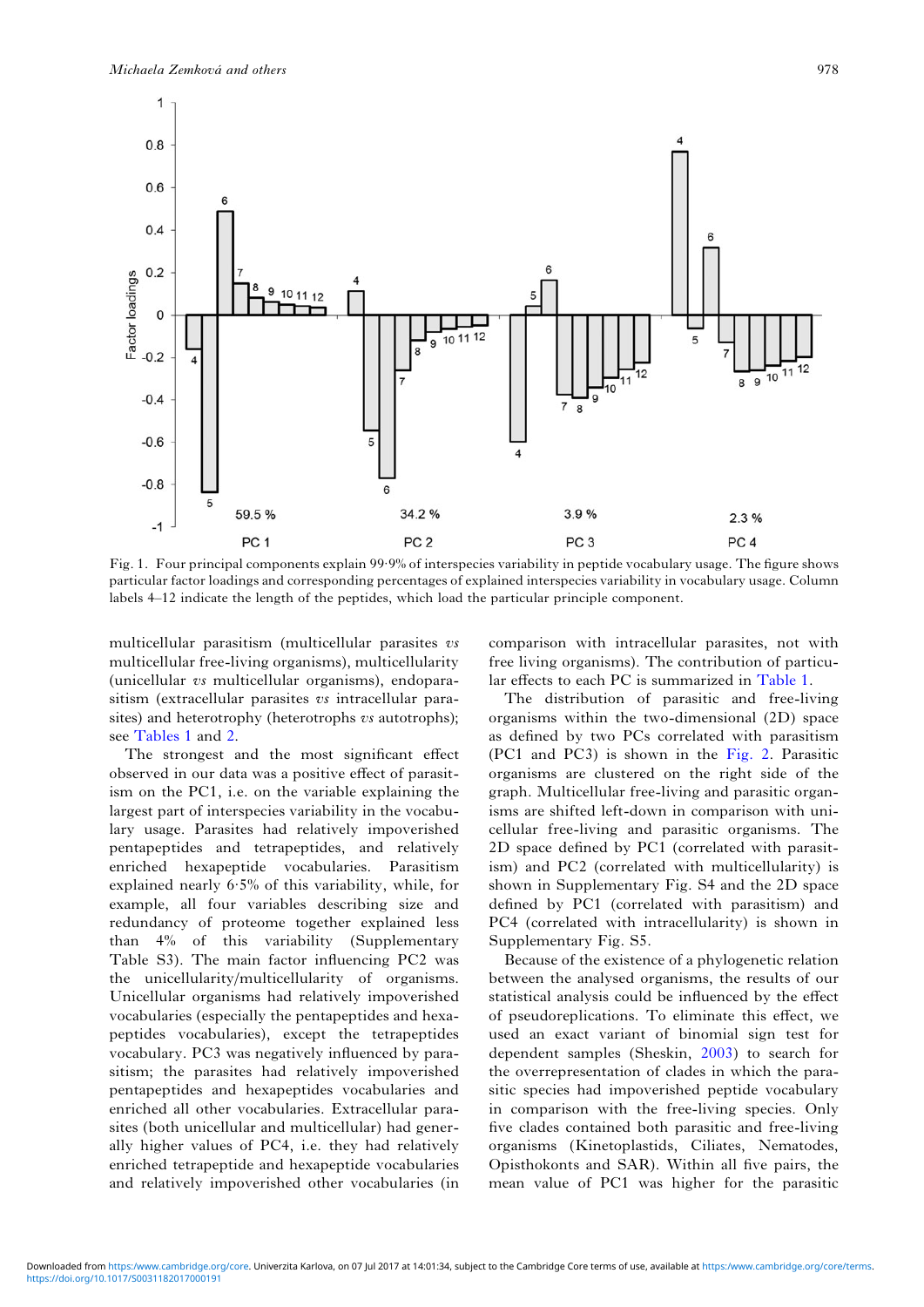|                                                   |                                                |      |            |                                 | $\mathbf{1}$ |         | $\overline{\phantom{a}}$        |             |         |                                                   |          |            |
|---------------------------------------------------|------------------------------------------------|------|------------|---------------------------------|--------------|---------|---------------------------------|-------------|---------|---------------------------------------------------|----------|------------|
|                                                   | PC1 $(59.5\%)$<br>$\downarrow U_5\uparrow U_6$ |      |            | PC2 (34.2%)                     |              |         | $PC3 (3.9\%)$                   |             |         | $PC4 (2.3\%)$                                     |          |            |
|                                                   |                                                |      |            | $\downarrow U_5 \downarrow U_6$ |              |         | $\downarrow U_{4,7-12}$ 1 $U_6$ |             |         | $\uparrow U_4, \uparrow U_6, \downarrow U_{7-12}$ |          |            |
|                                                   | Beta                                           | $\%$ | $P$ -value | Beta                            | $\%$         | P-value | Beta                            | $\%$        | P-value | Beta                                              | $\%$     | $P$ -value |
| Parasitism-non-parasitism                         | 0.0661                                         | 6.5  | 0.000      | 0.0332                          | 2.8          | 0.137   | $-0.0158$                       | 5.7         | 0.041   | 0.0077                                            | 2.3      | 0.196      |
| Unicellular parasitism-Unicell, non-parasitism    | 0.0567                                         | 5.7  | 0.007      | 0.0345                          | 2.4          | 0.220   | $-0.0038$                       | 0.3         | 0.680   | 0.0095                                            | 2.7      | 0.260      |
| Multicell. par.-Multicell. non-parasitism         | 0.0627                                         | 5.3  | 0.001      | $-0.0190$                       | 1.6          | 0.545   | $-0.0296$                       | $16 - 4$    | 0.057   | 0.0081                                            | 6.2      | 0.190      |
| Unicellularity-Multicellularity                   | 0.0409                                         | 2.6  | 0.008      | 0.0761                          | 15.6         | 0.000   | $-0.0012$                       | 0.0         | 0.877   | $-0.0108$                                         | 4.6      | 0.064      |
| Unicell. Parasitism-Multicell. parasitism         | 0.0481                                         | 6.5  | 0.105      | 0.1237                          | $17-7$       | 0.002   | 0.0044                          | 0.2         | 0.759   | 0.0029                                            | 0.1      | 0.825      |
| Unicell. non-parasitism-Multicell. non-parasitism | 0.0412                                         | 3.8  | 0.025      | 0.0709                          | 14.5         | 0.022   | $-0.0076$                       | 1·5         | 0.493   | $-0.0125$                                         | 9.5      | 0.076      |
| Intracelullar parasitism-Extracell. parasitism    | $-0.0121$                                      | 0.7  | 0.585      | 0.0207                          | 0.8          | 0.495   | 0.0115                          | $2 \cdot 2$ | 0.275   | $-0.0282$                                         | $17 - 4$ | 0.004      |
| Heterotrophy-Autotrophy                           | 0.0217                                         | 0.7  | 0.189      | $-0.0374$                       | 3.4          | 0.103   | $-0.0092$                       | 1.8         | 0.255   | 0.0165                                            | 9.8      | 0.006      |

<span id="page-4-0"></span>Table 1. E ffects of parasitism, form of parasitism, multicellularity and heterotrophy on peptide vocabulary usage

The table summarizes the results of analyses of 32 simple multivariate ANCOVA models with five independent variables: size of proteome, size of non-redundant part of proteome, number of proteins in proteome, number of proteins in non-redundant part of proteome and one of focal binary variables listed in the first column. The columns 2–4, 5–7, 8–10 and 11– 13 show results (slope beta, % of explained variability, and signi ficance of two-sided test) for four dependent variables, namely (PC1 –4). Positive beta value means that the first group of organisms of the compared pair has a higher particular PC<sub>n</sub> value than the second group of organisms. For example, in the first row, parasites have significantly higher PC1 values than free-living organisms. Signs of correlation of PC1–4 with vocabulary usage are indicated with an arrow in the legend of each principle component, for details see [Fig.](#page-3-0) 1.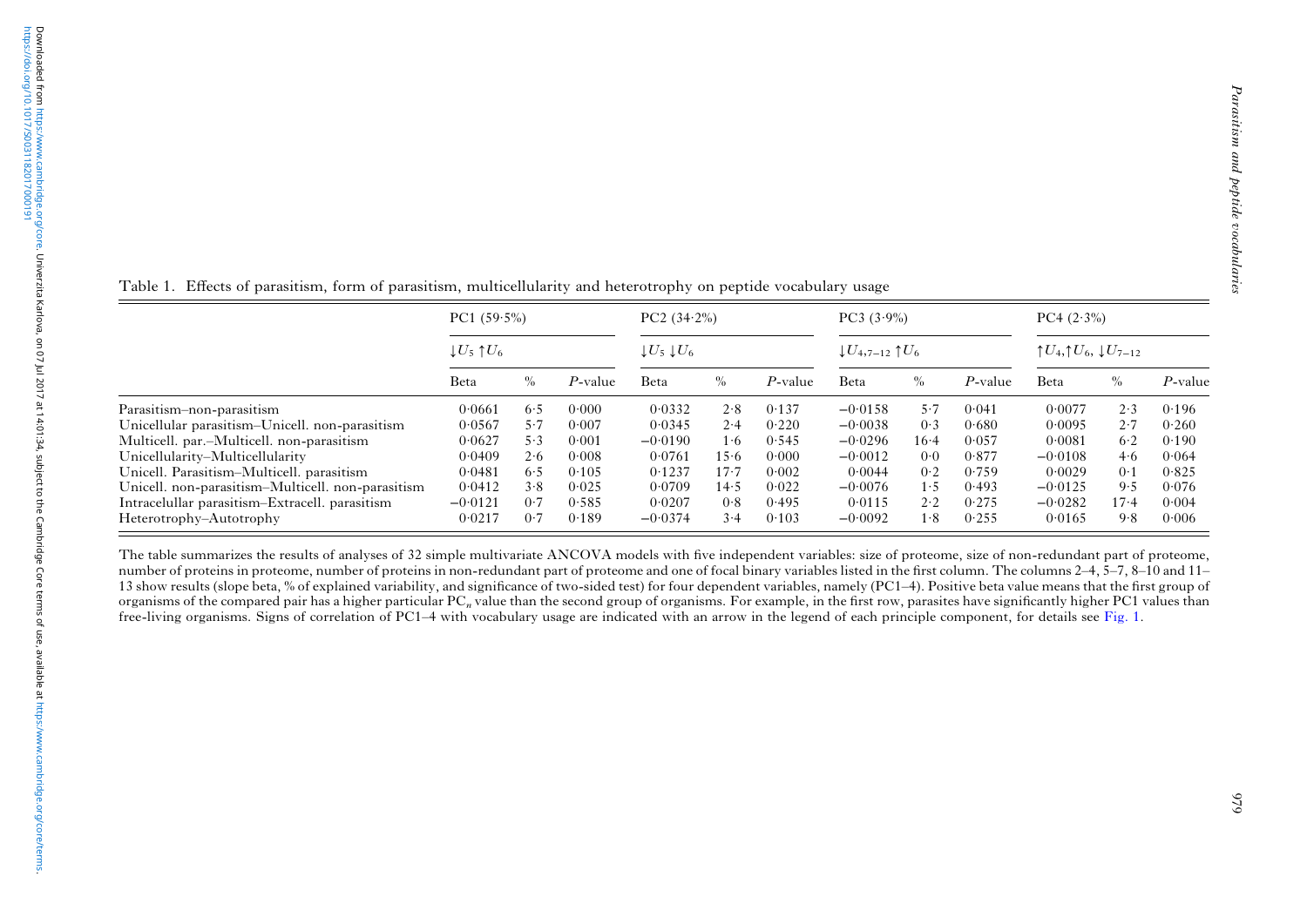<span id="page-5-0"></span>

|  |  |  | Table 2. Effects of proteome size on peptide vocabulary usage |  |
|--|--|--|---------------------------------------------------------------|--|
|  |  |  |                                                               |  |

|                                       | PC <sub>1</sub>             |                     | PC2                         |                       | PC <sub>3</sub>             |                          | PC <sub>4</sub>             |                       |
|---------------------------------------|-----------------------------|---------------------|-----------------------------|-----------------------|-----------------------------|--------------------------|-----------------------------|-----------------------|
| Length factors                        | Beta                        | Р-<br>$\%$<br>value | Beta                        | $P-$<br>$\%$<br>value | Beta                        | $P_{-}$<br>$\%$<br>value | <b>B</b> eta                | $P-$<br>$\%$<br>value |
| Length of unfiltered<br>proteome      | $5.29 \times$<br>$10^{-9}$  | $0.2$ 0.436         | $3.18 \times$<br>$10^{-9}$  | $0.1$ $0.737$         | $-4.89 \times$<br>$10^{-9}$ | 3.00144                  | $1.02 \times$<br>$10^{-9}$  | 0.20.688              |
| Length of filtered<br>proteome        | $-3.52 \times$<br>$10^{-8}$ | 3.90002             | $1.12 \times$<br>$10^{-8}$  | 0.70.465              | $4.11 \times$<br>$10^{-9}$  | $0.8$ 0.444              | $-5.12 \times$<br>$10^{-9}$ | $2 \cdot 1$ 0.212     |
| Number of proteins<br>unfiltered data | $-2.75 \times$<br>$10^{-6}$ | $0.3 \, 0.367$      | $-1.13 \times$<br>$10^{-6}$ | $0.1$ $0.790$         | $2.34 \times$<br>$10^{-6}$  | 3.40.119                 | $-3.31 \times$<br>$10^{-7}$ | $0.1$ $0.770$         |
| Number of proteins<br>filtered data   | $3.06 \times$<br>$10^{-6}$  | $0.1$ $0.544$       | $-1.92 \times$<br>$10^{-6}$ | $0.1$ $0.786$         | $-2.61 \times$<br>$10^{-6}$ | 1.60.292                 | $2.55 \times$<br>$10^{-6}$  | 2.50.178              |

Table summarizes the results of analyses of four simple multivariate ANCOVA models containing all four independent variables (column 1) and one dependent variable, i.e. the component PC1, PC2, PC3 or PC4. The beta value computed by ANCOVA indicates size and direction of the effects of four parameters characterizing the size of the proteome on particular principal components. P-value is a two-sided statistical significance. Significant P-values are printed in bold.

Component scores - PC1, PC3



Fig. 2. Effect of parasitism on peptide vocabulary usage. Two-dimensional space defined by two principal components correlated with parasitism (PC1 - horizontal axis and PC3 - vertical axis). Dark and white circles denote the position of parasitic and free-living organisms, respectively. Larger circles indicate multicellular organisms. We used two proteome datasets for parasitic trematode Clonorchis sinensis - number 1 corresponds to a proteome derived from a set of genomebased proteins (assembly v2·0 from NCBI Genomes) whereas the number 2 corresponds to a transcriptome-based predicted proteome (from HelmDB).

than for the free-living organisms  $(P = 0.031)$ . No correlation existed between PC1 and PC3. Therefore, it was also possible to compare the mean PC3 of parasitic and free-living organisms within the same five clades. Again, the mean value of PC3 was lower for parasitic organisms in all five clades. Global tests for all ten pairs [\(Table 3\)](#page-6-0) showed highly significant ( $P < 0.001$ ) support for our hypothesis of lower peptide vocabulary diversity (namely higher PC1 and lower PC3) in parasitic organisms.

#### DISCUSSION

Our results suggest that the number of different peptides per proteome could reflect an ecological strategy of these species, namely the difference between parasitic and non-parasitic organisms. Nearly all variability (99·9%) of vocabulary usage in eukaryotic organisms was explained by four PCs. PC1, the factor explaining nearly 60% of interspecies variability (59·5%), was influenced most strongly by the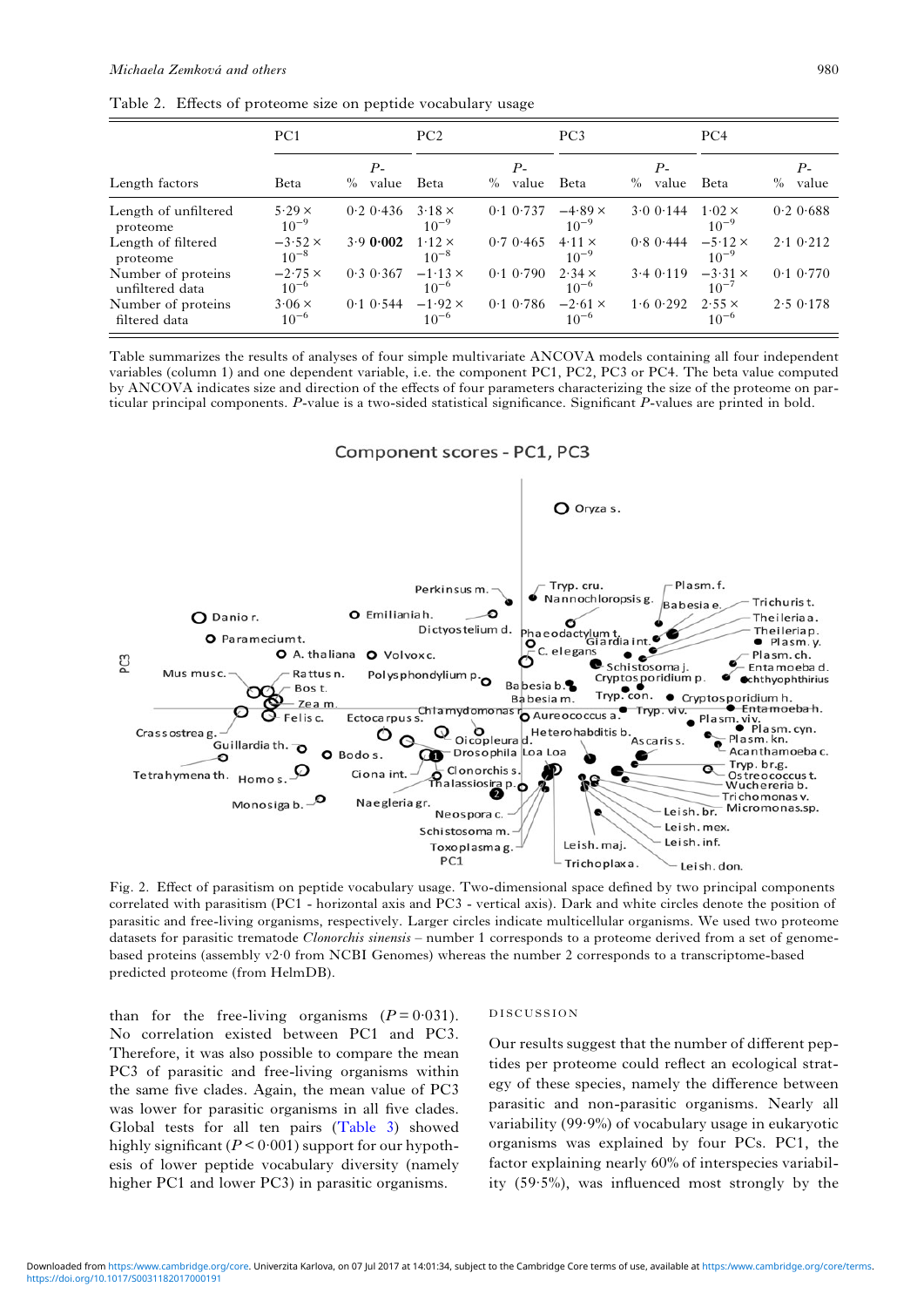|                                    | Opisthokonts        |                        | Kinetoplastids      |                        | Ciliates         |                     | <b>Nematods</b>     |                  | Sar              |                     |  |
|------------------------------------|---------------------|------------------------|---------------------|------------------------|------------------|---------------------|---------------------|------------------|------------------|---------------------|--|
| Clade                              | Parasites           | Free-<br>living        | Parasites           | Free-<br>living        | Parasites        | Free-<br>living     | Parasites           | Free-<br>living  | Parasites        | Free-<br>living     |  |
| PC <sub>1</sub><br>PC <sub>3</sub> | 0.0404<br>$-0.0114$ | $-0.1190$<br>$-0.0015$ | 0.0501<br>$-0.0156$ | $-0.1324$<br>$-0.0197$ | 0.1508<br>0.0126 | $-0.2075$<br>0.0050 | 0.0193<br>$-0.0263$ | 0.0027<br>0.0209 | 0.0864<br>0.0098 | 0.0271<br>$-0.0051$ |  |

<span id="page-6-0"></span>Table 3. Comparison of five clades containing both-parasitic and free-living organisms for values of PC1 and PC3

Average values of PC1 and PC3; P-value for exact binomial test are 0·031 for 5 pairs and 0·0009 for ten compared pairs.

effect of parasitism and less strongly by the length of a filtered proteome, i.e. size of non-redundant part of the proteome. PC2 was influenced by the unicellularity/multicellularity of the organism, PC3 was influenced by parasitism in multicellular organisms and PC4 reflected differences between extracellular and intracellular parasites.

The final richness of any peptide vocabulary is the result of several independent forces which differ in strength (reflected by amount of explained variability) and direction. Some of them, like the strong primary effect of parasitism (PC1) had positive influence on the size of the hexapeptide vocabulary, while another, like weaker effect unicellularity (PC2), and much weaker secondary effect of parasitism (PC3) had negative effect on the size of the hexapeptide vocabulary. It is possible, that the PC3 could reflect an existence of some mechanism which, in parasites, could increase size of the longer peptides vocabularies in order to partly compensate the reduction of shorter peptides vocabularies.

From all factors studied, including the lengths of proteomes, parasitism had the strongest effect on peptide vocabulary usage. We detected this effect independently in two sets of organisms, multicellular organisms and unicellular organisms. The results suggest that parasites have lower diversity of pentapeptides, which is partly compensated for by higher diversity of hexapeptides. It can be hypothesized that T-cells recognize peptides of five aminoacid residues in length when attached in the groove of MHC I protein. The length of trimmed peptides, which are loaded onto MHC I protein, is about 8–10 amino acids and the length of those loaded on MHC II is even higher. However, it was experimentally shown that only the residues at the top of the binding groove are recognized by T-cell receptors while those at bottom of the groove are used to bind the peptide to the groove of MHC protein (Vyas et al. [2008\)](#page-8-0). Peptides usually contain only 2 or 3 amino acids that are critical for T-cell recognition; however, to trigger the response of the Tcell receptor the peptides must be longer by at least one or two additional amino acid residues (Vyas et al. [2008\)](#page-8-0). This agrees with our observation that parasites have the most strongly impoverished

pentapeptide and partly impoverished tetrapeptide vocabulary. It is highly probable that for the preservation of functionality of proteins some minimal 'linguistic' complexity is required. Therefore, reduction at the level of pentapeptides and tetrapeptides should probably be compensated for by a richer hexapeptide vocabulary.

The length of actually recognized parts of peptides on MHC I is lower than on MHC II (Vyas et al. [2008](#page-8-0)). The MHC I and II present mostly peptides from intracellular and extracellular parasites, respectively. Therefore, we could expect that the type of parasitism (intracellular vs extracellular) should affect the vocabulary usage – the intracellular parasites should have more impoverished shorter peptides-vocabularies than longer peptides-vocabularies. Indeed, we observed the effect of this type of parasitism on PC4, i.e. on the factor loaded mostly by high values of tetrapetides (Supplementary Fig. S5). The effect of intracellularity/extracellularity on vocabulary usage was relatively weak. It must be noted, however, that some extracellular antigens can also be presented through the MHC I pathway (in a process known as cross-presentation) (Paz et al. [1999](#page-7-0); Trombetta and Mellman, [2005\)](#page-8-0) and that many seemingly intracellular parasites (such as representatives of the phylum Apicomplexa) in fact occupy an interior of parasitophorous vacuole – the organelle in some respects homologous to an extracellular, rather than intracellular, compartment (Lingelbach and Joiner, [1998](#page-7-0)).

Differences between parasites and free-living organisms are clearly visible from the figures of component scores. Here the parasites are aggregated in a region of positive PC1 values, while the free-living organisms are clustered in the region of negative PC1 values. There are some interesting exceptions to this trend. A rich peptide vocabulary (including pentapeptides) of Perkinsus marinus can be explained by the fact that its host (oyster) does not possess an MHC-based immune system. Although free-living, the Ostreococcus tauri has a highly reduced, parasite-like, peptide vocabulary. This tiny green alga is the smallest and the most reduced autotrophic eukaryote in our dataset, so the reduction of its vocabulary could be related to its extreme simplicity.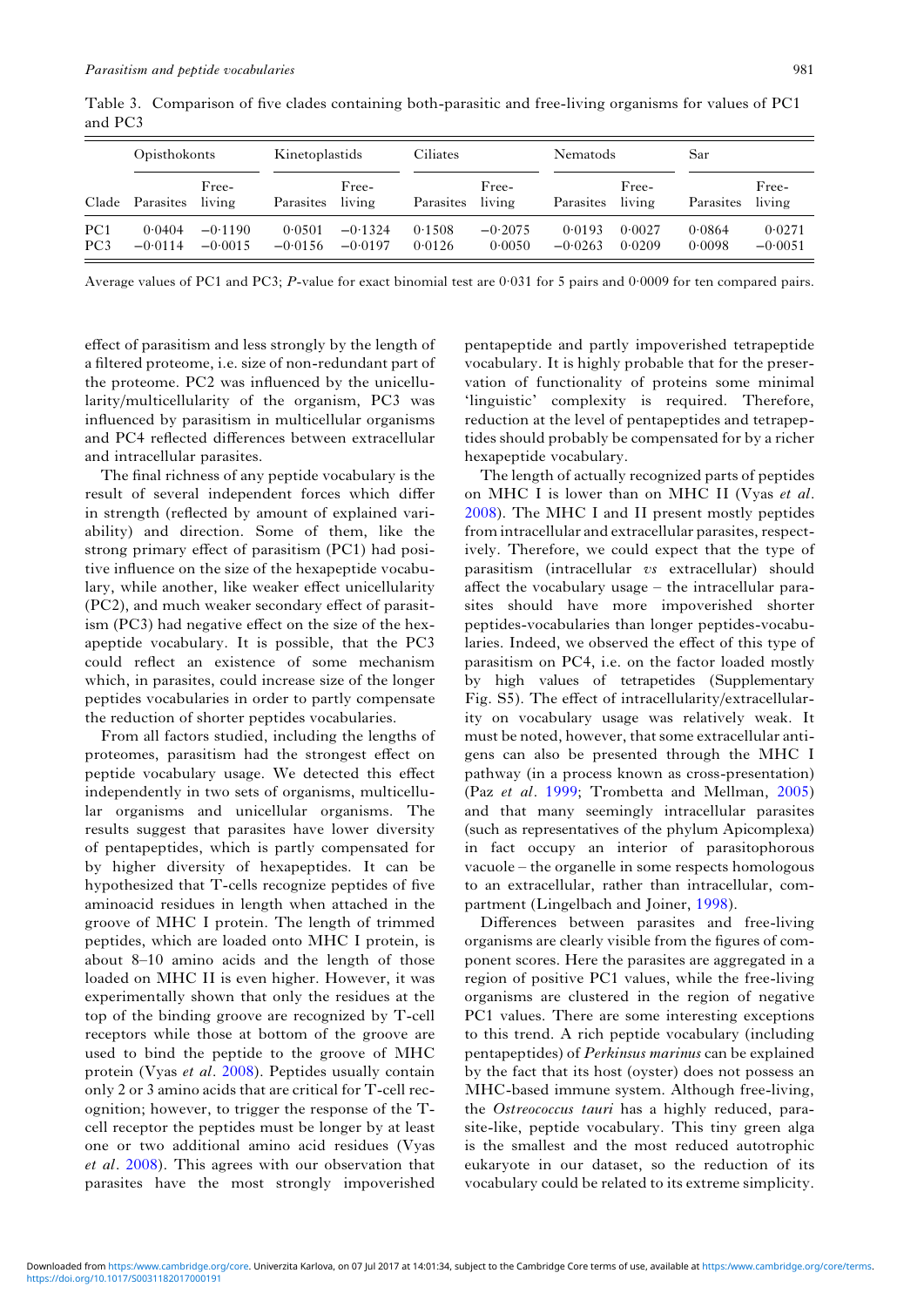<span id="page-7-0"></span>We have no explanation for the non-parasitelike (overly rich) vocabulary of the trematode Clonorchis sinensis, except possible undetected contamination by genes from cat liver tissue or from any sample processed in the respective sequencing laboratory (Wang et al. [2011\)](#page-8-0). When purely transcriptome-based predicted proteins from this organism (Yang and Wang, [2013\)](#page-8-0) were analysed (downloaded from HelmDB), the position of C. sinensis in the 2D space of PC1 and PC3 moved towards the cluster of parasitic organisms ([Fig. 2\)](#page-5-0).

Though it was not a subject of the present study, we detected the effect of multicellularity on the second strongest PC (Supplementary Fig. S4). Multicellular organisms, both parasitic and freeliving, have relatively richer hexapeptide and pentapeptide vocabularies, which could be an effect of the higher complexity of multicellular organisms. It must be noted, however, that only representatives of three phyla of multicellular organisms (Metazoa, Metaphyta and Charophyta) were included in this analysis. Therefore, this result may be biased by the effect of pseudoreplications.

Four independent lines of evidence, namely impoverished vocabulary in unicellular parasites, multicellular parasites, results of a phylogenetic contrast test performed on five pairs of sister taxa, and the fact that Perkinsus (one of the two parasites of hosts lacking MHC in the analysed dataset) has unreduced peptide dictionary are in an agreement with our a priori hypothesis about the reduced peptide vocabulary of parasitic organisms. Other explanations of the observed pattern, for example the theoretical possibility of the reduction of non-housekeeping proteins in parasites, are of course also legitimate and should be tested when necessary proteomes become available. The results also suggest that T-cells recognize MHC-attached peptides of lengths 4–5 amino acids, which could possibly be of importance in vaccine construction. Most of between-species variability of vocabulary usage is among 4–6 amino acids long peptides. This corresponds to length of basic functional units, 'words', described by Motomura's hypothesis of SCSs (Motomura et al. 2012). Our analysis included all proteomes larger than 1·2 MB, which were available by May 2015. It would be possible to reproduce our findings in future, with newly appearing proteomes as additional independent datasets. Similarly, it will be possible to use the developed software for testing the related peptide vocabulary mimicry hypothesis by studying similarities of peptide vocabularies between parasites and their specific hosts.

#### SUPPLEMENTARY MATERIAL

The supplementary material for this article can be found at [https://doi.org/10.1017/S00311820170 00191](https://doi.org/10.1017/S0031182017000191).

#### ACKNOWLEDGMENTS

We thank to Fatima Cvrčková, Ivan Čepička, Vojtěch Žárský, Jaroslav Kulda, Julie Novakova, and Charlie Lotterman for their advices, suggestions and help.

#### FINANCIAL SUPPORT

The work was supported by Project UNCE 204004 (Charles University in Prague).

#### REFERENCES

Adl, S. M., Simpson, A. G. B., Lane, C. E., Lukes, J., Bass, D., Bowser, S. S., Brown, M. W., Burki, F., Dunthorn, M., Hampl, V., Heiss, A., Hoppenrath, M., Lara, E., le Gall, L., Lynn, D. H., McManus, H., Mitchell, E. A. D., Mozley-Stanridge, S. E., Parfrey, L. W., Pawlowski, J., Rueckert, S., Shadwick, L., Schoch, C. L., Smirnov, A. and Spiegel, F. W. (2012). The revised classification of eukaryotes. Journal of Eukaryotic Microbiology, 59, 429-493. doi: 10.1111/j.1550-7408.2012.00644.x.

Beckmann, J. S., Brendel, V. and Trifonov, E. N. (1986). Intervening sequences exhibit distinct vocabulary. Journal of Biomolecular Structure and Dynamics 4, 391–400.

Bolshoy, A. (2003). DNA sequence analysis linguistic tools: contrast vocabularies, compositional spectra and linguistic complexity. Applied Bioinformatics 2, 103–112.

Craiu, A., Akoplan, T., Goldberg, A. and Rock, K. L. (1997). Two distinct proteolytic processes in the generation of a major histocompatibility complex class I-presented peptide. Proceedings of the National Academy of Sciences of the United States of America 94, 10850–10855. doi: 10.1073/pnas.94.20.10850.

Diamond, L.S. and Clark, C.G. (1993). A redescription of *Entamoeba* histolytica Schaudinn, 1903 (Emended Walker, 1911) Separating it from Entamoeba dispar Brumpt, 1925. Journal of Eukaryotic Microbiology 40, 340–344. doi: 10.1111/j.1550-7408.1993.tb04926.x.

Elliott, A. M. (1973). Biology of Tetrahymena. Hutchinson & Ross, Dowden.

Eroglu, S. (2014). Language-like behavior of protein length distribution in proteomes. Complexity 20, 12–21. doi: 10.1002/cplx.21498.

Flegr, J. (2011). Pozor, Toxo! Tajná učebnice praktické metodologie vědy (Watch out for Toxo! The secret guide to practical science). Academia, Prague.

Gatherer, D. (2007). Peptide vocabulary analysis reveals ultraconservation and homonymity in protein sequences. Bioinformatics and Biology Insights 1, 129–137.

Gimona, M. (2006). Protein linguistics – a grammar for modular protein assembly? Nature Reviews Molecular Cell Biology 7, 68–73. doi: 10.1038/ nrm1785.

Hamzah, Z., Petmitr, S., Mungthin, M., Leelayoova, S. and Chavalitshewinkoon-Petmitr, P. (2006). Differential detection of Entamoeba histolytica, Entamoeba dispar, and Entamoeba moshkovskii by a single-round PCR assay. *Journal of Clinical Microbiology* 44, 3196-3200. doi: 10.1128/Jcm.00778-06.

King, R. C., Stansfield, W. D. and Mulligan, P. K. (2006). A Dictionary of Genetics. Oxford University Press, New York.

Lanzavecchia, A. (1985). Antigen-specific interaction between T-cells and B-cells. Nature 314, 537–539.

Lingelbach, K. and Joiner, K.A. (1998). The parasitophorous vacuole membrane surrounding Plasmodium and Toxoplasma: an unusual compartment in infected cells. Journal of Cell Science 111, 1467–1475.

Motomura, K., Fujita, T., Tsutsumi, M., Kikuzato, S., Nakamura, M. and Otaki, J. M. (2012). Word decoding of protein amino acid sequences with availability analysis: a linguistic approach. PLoS ONE 7, 1–15. doi: ARTN e5003910.1371/journal.pone.0050039.

Neefjes, J. and Ovaa, H. (2013). A peptide's perspective on antigen presentation to the immune system. Nature Chemical Biology 9, 769–775. doi: 10.1038/Nchembio.1391.

Orlov, Y. L. and Potapov, V. N. (2004). Complexity: an internet resource for analysis of DNA sequence complexity. Nucleic Acids Research 32, W628–W633. doi: 10.1093/nar/gkh466.

Paz, P., Brouwenstijn, N., Perry, R. and Shastri, N. (1999). Discrete proteolytic intermediates in the MHC class I antigen processing pathway